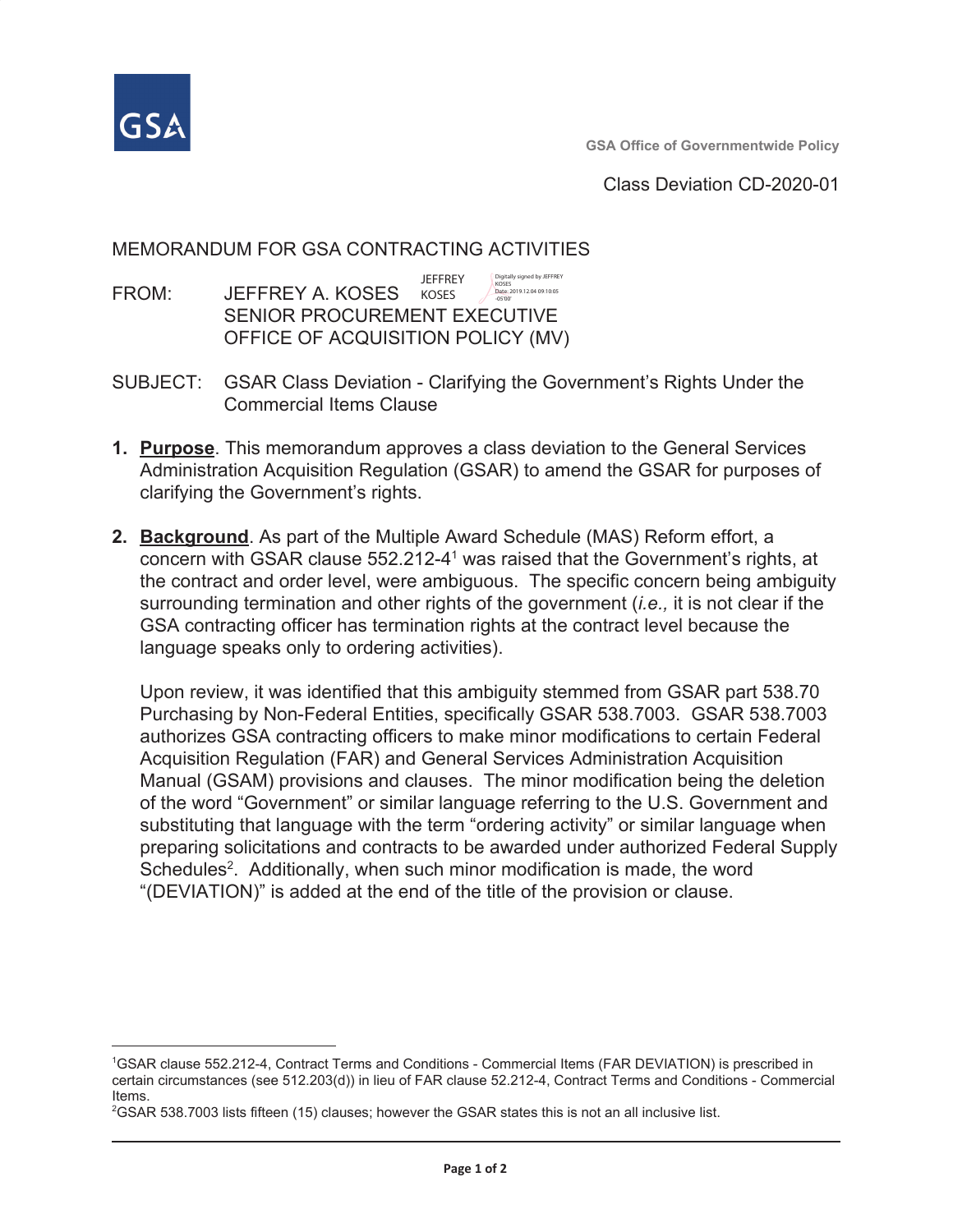The need to make these minor modifications has been determined to be no longer necessary. The reason is that the GSAR clauses prescribed in GSAR subpart 538.70 sufficiently address the rights of Non-Federal entities. As a result, this class deviation deletes 538.7003 to remove the ability to make these minor modifications. The Senior Procurement Executive (SPE) has determined it is in the best interest of GSA to issue this class deviation until such time the formal rulemaking process for purposes of updating the GSAR can be completed or other actions taken.

# 3. Applicability.

- **a.** This class deviation applies to-
	- Solicitations and contracts that utilized the authority in GSAR 538.7003 i., issued before the date of this deviation (see Section 4 below for instructions on how existing contracts are to be addressed); and
	- ii. Solicitations issued on or after the date of this deviation where this authority would have been used.
- **b.** This class deviation does not impact the authorized deviation related to FAR clause 52.212-4 regarding commercial supplier agreements (see GSAM 512.203 and 512.301(e)) or the clause fill-in instructions provided for the use of order-level materials (see GSAM 538.7204).
- 4. Instructions. FAS Office of Policy and Compliance and the MAS PMO will issue supplemental instructions to address timing on modifying existing MAS contracts.
- 5. Authority. This class deviation to the GSAR is issued under the authority GSAM 501.404
- 6. Effective Date. This class deviation is effective immediately and remains in effect until incorporated into the GSAR.
- 7. Cancellations. Not Applicable
- 8. Point of Contact. Questions regarding this class deviation may be directed to GSARPolicy@gsa.gov.

**Attachment** Attachment A - GSAR Line-In/Line-Out Text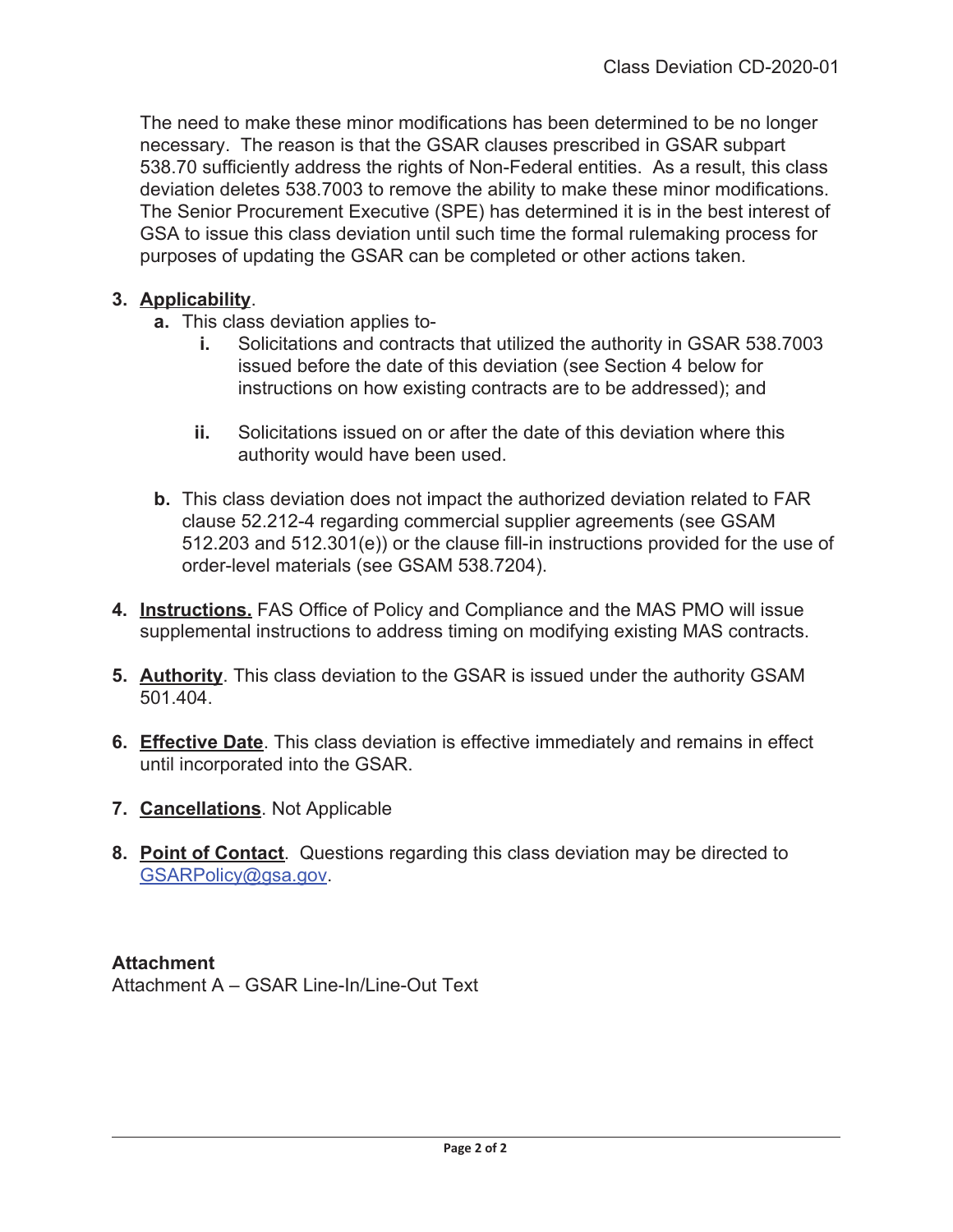## **TAB A – GSAR Line-In/Line-Out Text**

### **GSAM Baseline: Change 103 effective 09/16/2019**

**• Additions to baseline made by rule are indicated by [bold text in brackets]**

**• Deletions to baseline made by rule are indicated by strikethroughs**

**• Five asterisks (\* \* \* \* \*) indicate that there are no revisions between the preceding and following sections**

**• Three asterisks (\* \* \*) indicate that there are no revisions between the material shown within a subsection**

\* \* \* \* \*

Subpart 538.70 - Purchasing by Non-Federal Entities

\* \* \*

### **538.7003 Policy.**

**Preparing solicitations when schedules are open to eligible non-federal entities. When opening authorized Federal Supply Schedules for use by eligible non-federal entities, the contracting officer must make minor modifications to certain Federal Acquisition Regulation and GSAM provisions and clauses in order to make clear distinctions between the rights and responsibilities of the U.S. Government in its management and regulatory capacity pursuant to which it awards schedule contracts and fulfills associated Federal requirements versus the rights and responsibilities of eligible ordering activities placing orders to fulfill agency needs. Accordingly, the contracting officer is authorized to modify the following FAR provisions/clauses to delete "Government" or similar language referring to the U.S. Government and substitute "ordering activity" or similar language when preparing solicitations and contracts to be awarded under authorized Federal Supply Schedules. When such changes are made, the word "(DEVIATION)" shall be added at the end of the title of the provision or clause. These clauses include but are not limited to:**

**(a) 52.212-4, Contract Terms and Conditions—Commercial Items.**

**(b) 52.216-18, Ordering.**

**(c) 52.216-19, Order Limitations.**

**(d) 52.229-1, State and Local Taxes.**

**(e) 52.229-3, Federal, State, and Local Taxes.**

**(f) 52.232-7, Payments Under Time-and-Materials and Labor-Hour Contracts.**

**(g) 52.232-17, Interest.**

**(h) 52.232-19, Availability of Funds for the Next Fiscal Year.**